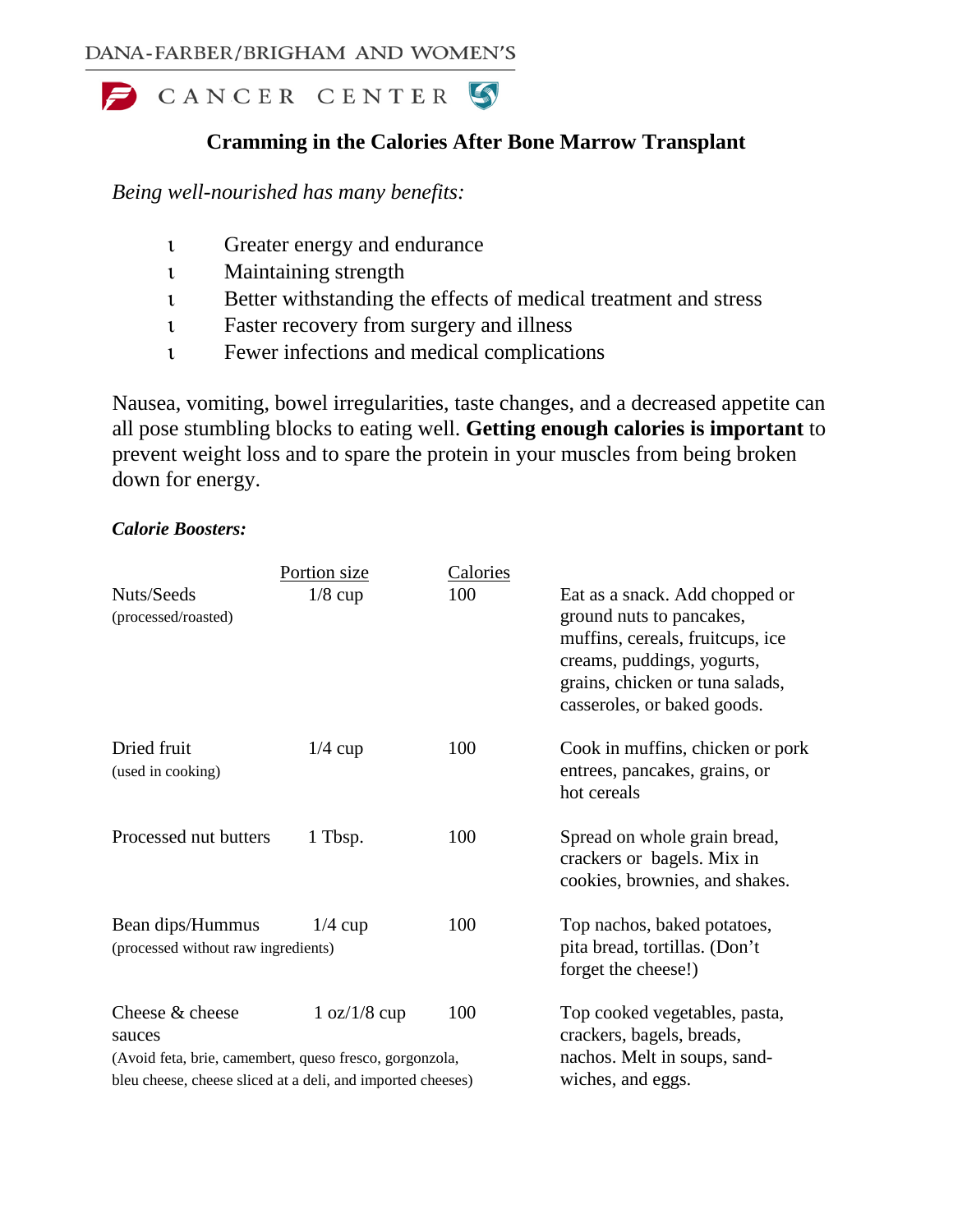| Oils (canola, olive) | <b>Portion size</b><br>1 Tbsp. | <b>Calories</b><br>120 | Use to stir fry vegetables, chicken, fish, eggs. Drizzle over<br>breads. Toss with pasta. Add to frappes. |
|----------------------|--------------------------------|------------------------|-----------------------------------------------------------------------------------------------------------|
| Cream cheese         | 2 Tbsp.                        | 100                    | Spread on bagels, toast, crackers.                                                                        |
| Sour cream           | $1/4$ cup                      | 100                    | Top baked potatoes, beans, chili.                                                                         |
| Avocado              | $1/3$ of a<br>medium           | 100                    | Slice and add to sandwiches, salads, or crackers.                                                         |
| Flax seed oil        | 1 Tbsp.                        | 120                    | Add to flavored yogurts and frappes.                                                                      |

# **TIPS:**

- $\Box$  Keep high calorie foods readily available at home and in your car.
- $\Box$  Bring high calorie snacks when away from home (especially doctor's appointments).
- $\Box$  Add calories to fruits by dipping in nut butters, or baking in pies and turnovers. You can also add to milkshakes or commercial nutritional supplements.
- $\Box$  Add calories to vegetables by stir frying in canola or olive oil, or serving with a cheese sauce.
- $\Box$  If overwhelmed by your usual dinner plate, use a small plate instead.
- $\Box$  Avoid eating snacks too dose to mealtimes to avoid decreasing your appetite for meals.
- $\Box$  Keep fluids to a minimum at mealtimes but don't forget to drink between meals.
- $\Box$  Try higher calorie soups like split pea, tomato bisque, chowders, cream soups, and chili.
- $\Box$  Sip on higher calorie fluids such as juices (try cranberry or grape), milk, frappes, and commercial nutritional supplements.
- $\Box$  As a high calorie snack try custards and puddings.
- $\Box$  Stimulate your appetite by relying on favorite foods.
- $\Box$  Eat well during times when your appetite is better.
- $\square$  Eat small meals and snacks every couple of hours throughout the day.

# *References:*

Pennington JA; *Bowe's and Church's Food Values of Portions Commonly Used*. Seventeenth Edition. Philadelphia, PA J.M. Lippincott Company, 1998.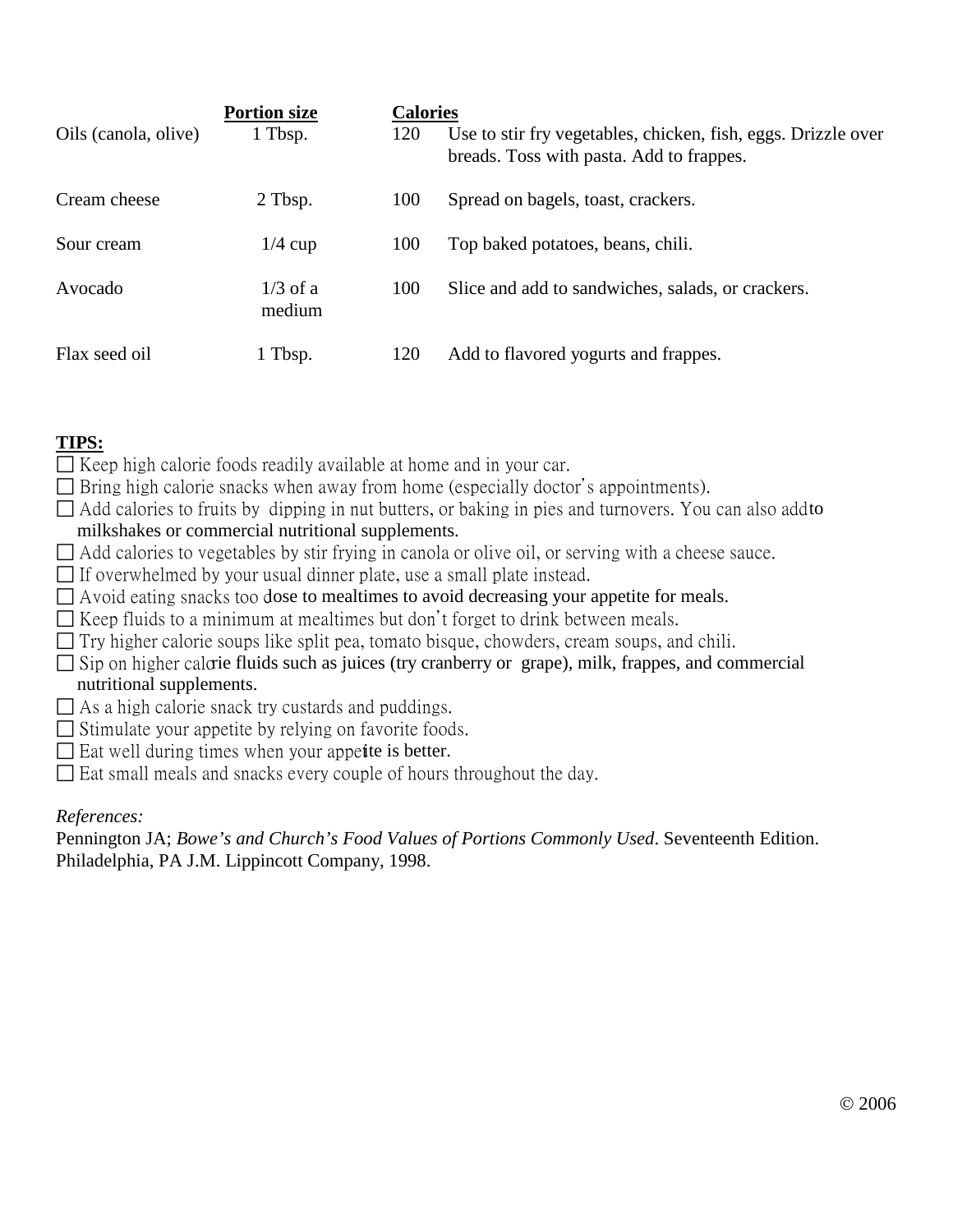### *Recipes*

### *California Guacamole*

makes 12 servings serving size: *(Adapted from the California Avocado Commission)*

3 tablespoons lemon juice 1/2 teaspoon salt 1 clove minced garlic 1 tablespoon sour cream

2 avocados 3 tablespoons chopped tomato 1/2 cup diced onion 2 tablespoons minced cilantro

1) Cut avocados in half and remove seeds 2) Scoop out pulp and place in bowl 3) Drizzle pulp with lemon juice and mash 4) Add remaining ingredients, mix well and serve

*Nutrition Facts: Calories: 61, Protein: .8g, Fiber: 2g, Fat: 5.5g, CHO: 4g, β-Carotene: 123mg, Vit C: 5.5mg, Vit E: .5mg αTE, Selenium: .15mcg, Mg: 14.5mg, Ca: 7.5mg, Folic acid: 23mg*

### *Rice-Nut Loaf*

Makes 6 servings serving size: 1 slice *(Adapted from USA Rice Council pamphlet "Veg-able Rice")*

| 3 cups cooked brown rice                    | $1/4$ cup chopped walnuts                |
|---------------------------------------------|------------------------------------------|
| 2 cups (8 oz) shredded sharp cheddar cheese | 1/4 cup chopped sunflower kernels        |
| 4 eggs, lightly beaten                      | $1/4$ cup sesame seeds                   |
| 1 medium onion, chopped                     | $1/2$ teaspoon salt                      |
| 1 cup shredded carrots                      | 1/4 teaspoon ground black pepper         |
| 1/2 cup Italian-style bread crumbs          | 1 (16 oz) jar spaghetti sauce (optional) |

1) Combine rice, cheese, eggs, onion, carrots, breadcrumbs, walnuts, sunflower kernels, sesame seeds, salt, and pepper

- 2) Pack into greased 9-inch loaf pan
- 3) Bake at  $350^{\circ}$  F for 50-60 minutes, until firm
- 4) Let cool in pan 10 minutes
- 5) Unmold and slice; serve with heated spaghetti sauce

*Nutrition Facts: Calories: 467, Protein: 24g, Fiber: 7.5g, Fat: 21g, CHO: 48g, β-Carotene: 3000mg, Vit C: 16 mg, Vit E: 5mg α TE, Selenium: 25mcg, Mg: 89mg, Ca: 368mg, Folic acid: 49mcg*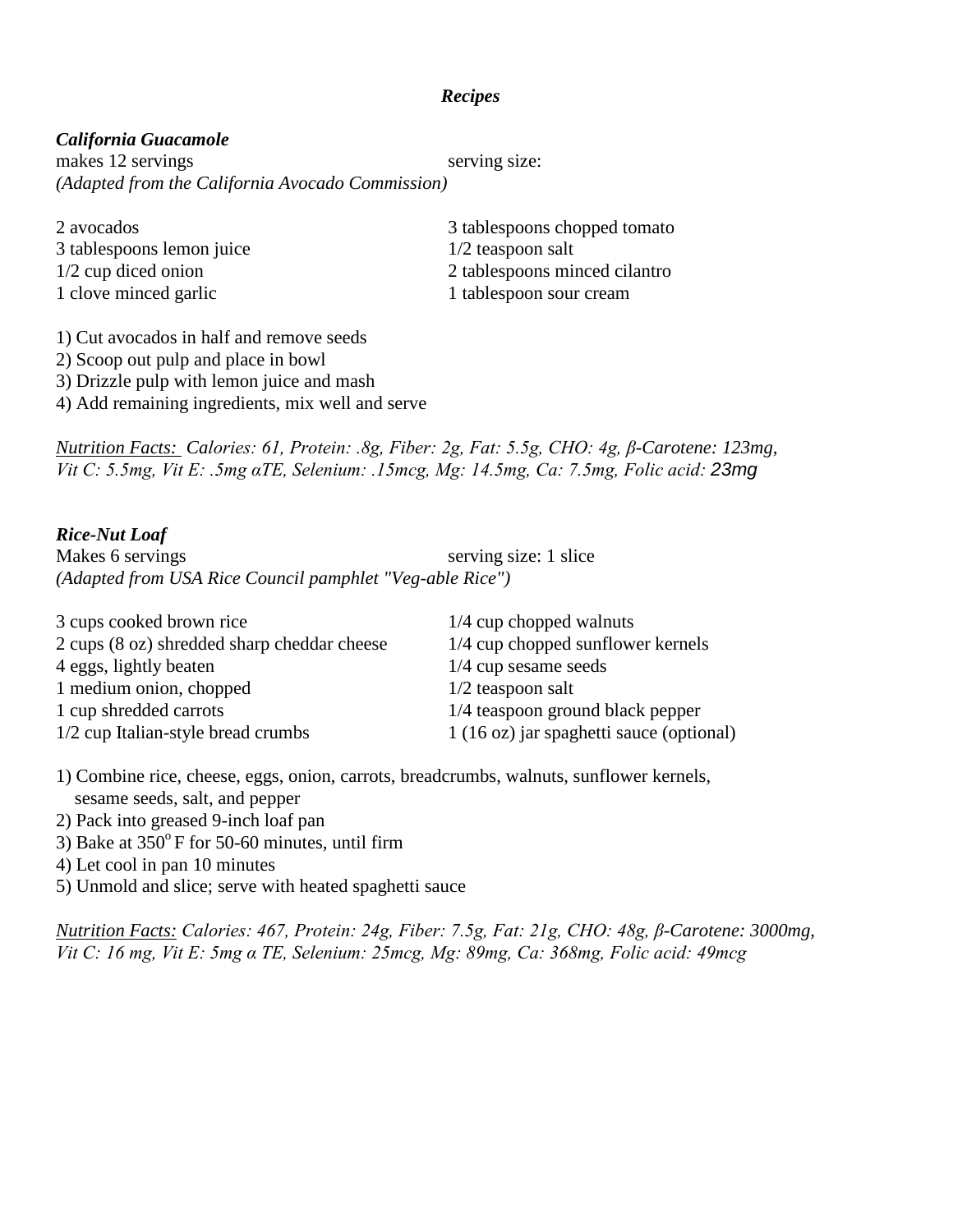## *Cheese Sauce*

6 tablespoons butter or margarine 4 cups whole milk 1/4 cup chopped onion Swiss salt, pepper

Makes 1 quart serving size: 1/8 cup (32 servings)

6 tablespoons flour 1 1/4 cups grated cheese (cheddar, Fontina, or

1) Melt butter; add onions and flour; mix well

- 2) Add milk and whisk until smooth
- 3) Simmer 30 minutes; strain if desired.
- 4) Gradually whisk in cheese. Season with salt & pepper

*Nutrition Facts: Calories: 68, Protein: 2.5g, Fiber: .1g, Fat: 5g, CHO: 4g, β-Carotene: 0mg, Vit C: .4mg, Vit E: .1mg, Selenium: 1.5mcg, Mg: 5.5mg, Ca: 66mg, Folic acid: 3mcg*

## *Hummus*

Makes 2 cups serving size: 1/4 cup (8 servings) 1 14-oz. can chick peas juice of 3 lemons  $1/2$  cup sesame tahini paste  $1/4$  cup olive oil 6 garlic cloves minced 3/4 teaspoon cayenne pepper (optional) 1 1/2 teaspoons paprika 1/4 teaspoon cumin 1 teaspoon fresh chopped parsley

1) Puree all ingredients in a food processor or blender

2) Adjust consistency with more olive oil or water

3) Season to taste with salt and pepper

*Nutrition Facts: Calories: 206, Protein: 5g, Fiber: 4g, Fat: 16g, CHO: 13g, β-Carotene: 212mg, Vit C: 8mg, Vit E: 1mg, Selenium: .6mg, Mg: 56mg, Ca: 44mg, Folic acid: 18mcg*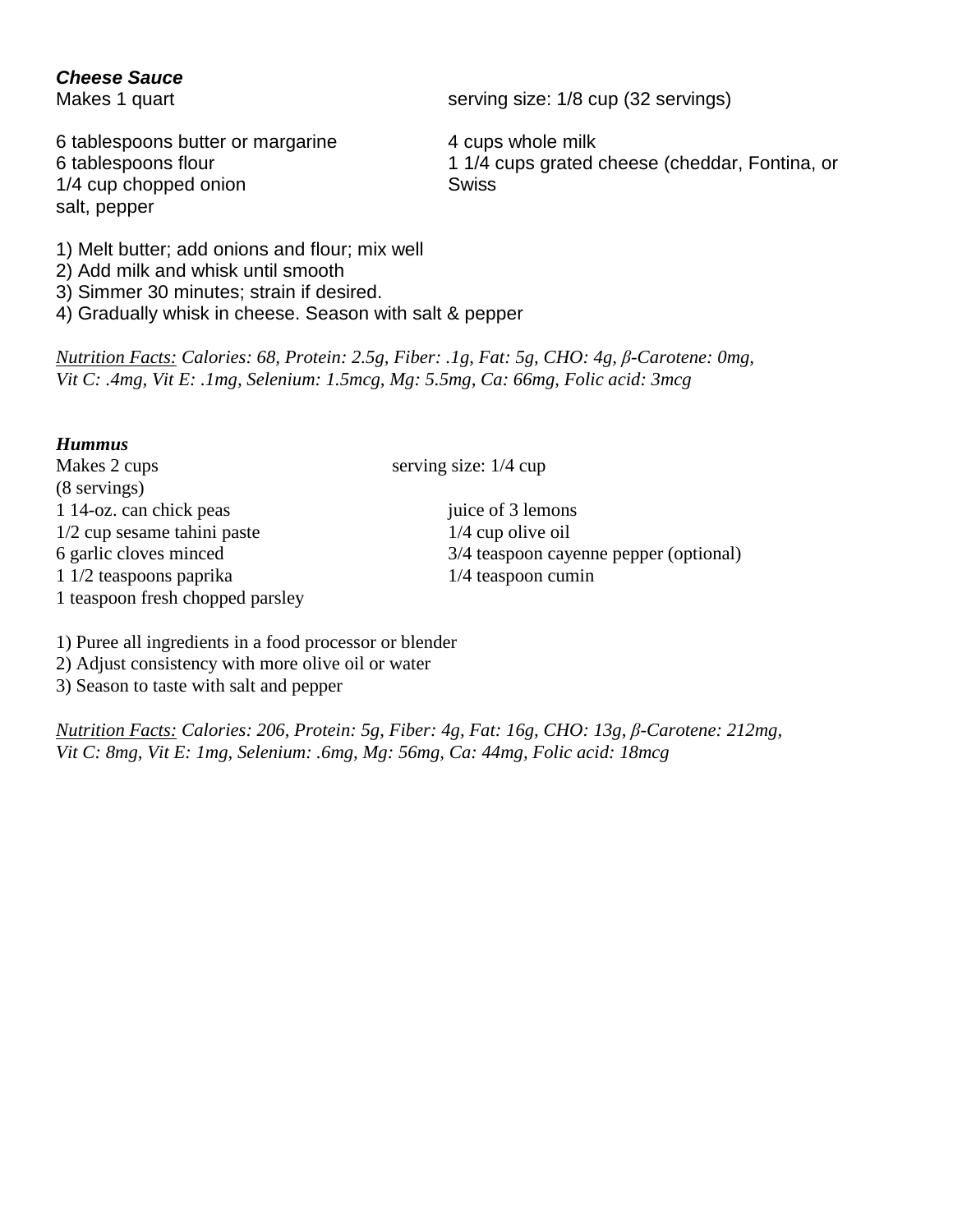## *Rice Pilaf with Dates and Almonds*

| Makes 3 cups                                | serving size: $1/4$ cup                 |
|---------------------------------------------|-----------------------------------------|
| $(12$ servings)                             |                                         |
| 1 tablespoon butter                         | 1 tablespoon olive oil                  |
| 1 medium onion, chopped (about 1 cup)       | 1 large garlic clove, minced or pressed |
| 1 red, green, or yellow bell pepper,        | 1 teaspoon turmeric                     |
| chopped fine                                | $1/2$ teaspoon cinnamon                 |
| 1/2 teaspoon ground allspice or nutmeg      | $1/2$ cup dates, chopped fine           |
| 3 cups cooked brown, white, or basmati rice | 2 tablespoons chopped fresh parsley     |
| $1/4$ cup hot water                         | 1/2 cup chopped toasted almonds         |
| salt and ground black pepper to taste       |                                         |
|                                             |                                         |

1) In a large, heavy skillet, heat the butter and oil

2) Add the onions and garlic and saute over medium heat until tender

3) Add the bell pepper, turmeric, cinnamon, allspice or nutmeg, and dates

4) Stir in the rice and parsley, sprinkle on the water, and heat, uncovered, for a few minutes

5) When the rice is hot, stir in the almonds, add salt and pepper to taste, and serve

*Nutrition Facts: Calories: 137, Protein: 3g, Fiber: 3g, Fat: 5.5g, CHO: 20g, β-Carotene: 406mg, Vit C: 25.5mg, Vit E: .75mg, Selenium: 8mcg, Mg: 44.5mg, Ca: 31mg, Folic acid: 13mcg*

# *Cheese Beans*

| Makes 6 cups                                     | serving size: $1/4$ cup                |
|--------------------------------------------------|----------------------------------------|
| $(24$ servings)                                  |                                        |
| 6 cups cooked pinto or kidney beans <sup>*</sup> | 2 teaspoon butter or margarine, melted |
| 2 cups chopped onion                             | 2 large cooking apples, cut in chunks  |
| 2 cups grated muenster or monterey jack          | 4 medium tomatoes, chopped             |
| cheese                                           | 6 tablespoons dry white wine           |
| 2 teaspoons chili powder                         | 1 teaspoon dry mustard                 |
| 1 1/2 teaspoons salt                             | $1/8$ teaspoon pepper                  |
|                                                  |                                        |

1) Saute onions in butter until soft & clear

2) Add chili powder & mustard.

3) Add remaining ingredients

4) Pour into large buttered casserole dish.

5) Cover & bake at  $350^{\circ}$  for 35-40 minutes

\* If using raw beans: soak 3 cups raw beans in a large bowl of water for 1 1/2 hrs. Place beans in a pan, cover with plenty of water, and cook for an additional 1 1/2 hrs or until desired tenderness.

*Nutrition Facts: Calories: 142, Protein: 8g, Fiber: 7g, Fat: 3.5g, CHO: 20g, β-Carotene: 102mg, Vit C: 6.5mg, Vit E: .3mg, Selenium: 6mcg, Mg: 45.5mg, Ca: 105mg, Folic acid: 129mg*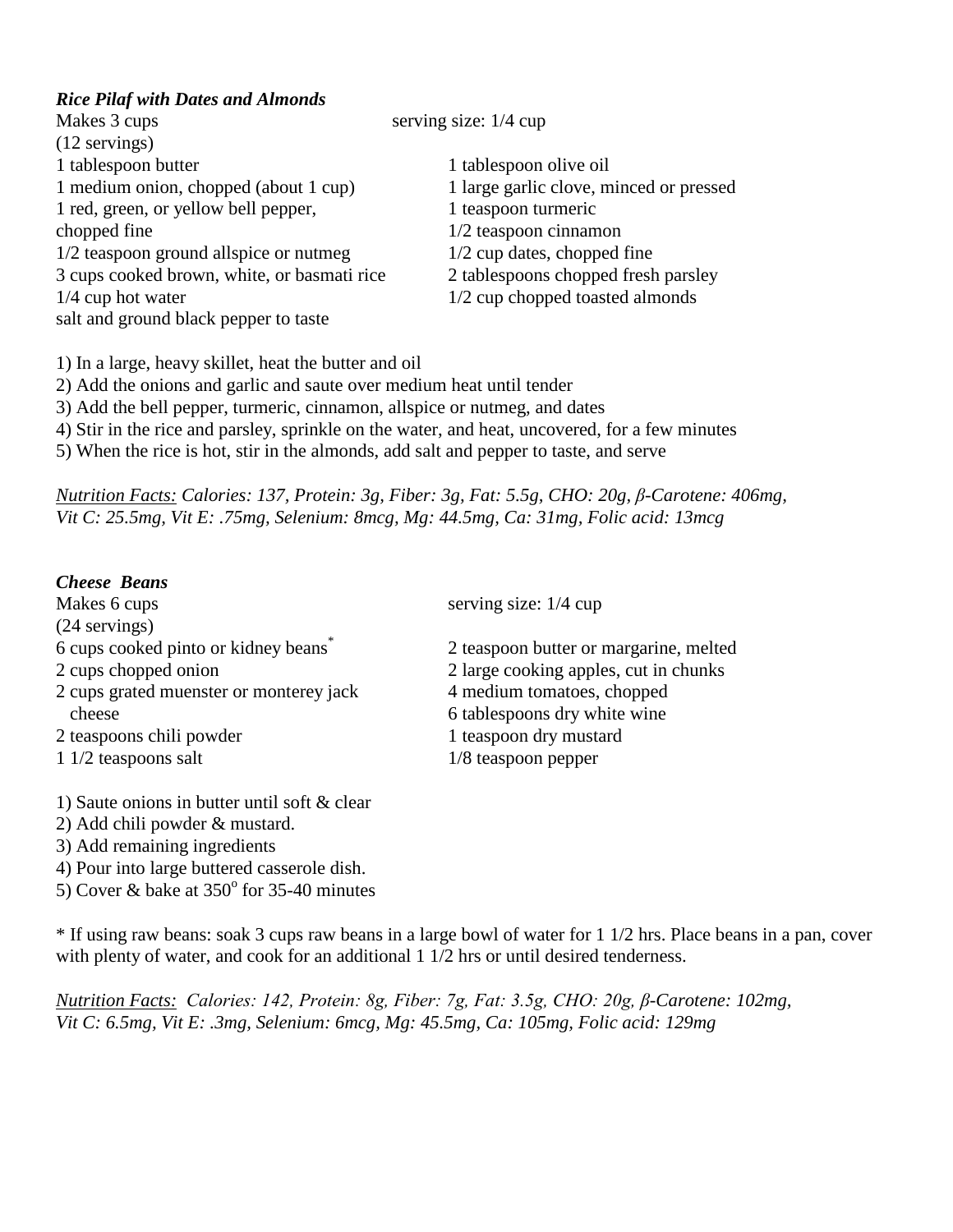| <b>Basil Pesto</b>       |                                |
|--------------------------|--------------------------------|
| Makes $1/2$ cup          | serving size: 3 Tablespoons    |
| $(2\ 2/3$ servings)      |                                |
| 1 cup fresh basil leaves | $1/2$ cup parsley              |
| 3 garlic cloves          | 1 tablespoon pine nuts         |
| 2 tablespoons olive oil  | 1/2 tablespoon parmesan cheese |
|                          |                                |

1) Puree all ingredients in a blender or food processor

2) Add more olive oil to adjust consistency if necessary

3) Season with salt & pepper

Can be tossed with pasta or used as a marinade, a barbeque sauce, a seasoning for soups  $\&$ sauces, or as a spread on bread.

*Nutrition Facts: Calories: 126, Protein: 2g, Fiber: 1g, Fat: 12g, CHO: 3g, β-Carotene: 720mg, Vit C: 19mg, Vit E: 1.5mg, Selenium: 1mcg, Mg: 27mg, Ca: 63mg, Folic acid: 29mcg*

### *Bean Dip*

| Makes approx: 7 cups                                        | serving size: $1/4$ cup                |
|-------------------------------------------------------------|----------------------------------------|
| $(28$ servings)                                             |                                        |
| 1 Tablespoon olive oil                                      | 1 can Guiltless Gourmet Black Bean Dip |
| 1 can fat-free refried beans -16oz.                         | 3/4 cup sour cream                     |
| $1/4$ cup mayonnaise                                        | 1 pkg. taco seasoning mix              |
| 1 cup mild salsa                                            | 1 cup shredded cheddar cheese          |
| 1 cup shredded lettuce                                      | tortilla chips                         |
| optional garnish: chopped tomato, scallions, fresh cilantro |                                        |

1) Combine olive oil, bean dip, and refried beans

2) spread in square or round pan.

3) Mix sour cream & mayonnaise; season with taco mix to desired taste

4) Spread over bean mixture

5) Next spread salsa, then cheese, then lettuce

6) If desired, garnish with chopped tomato, scallions, and/or cilantro. Serve with tortilla chips.

*Nutrition Facts: Calories: 74, Protein: 3g, Fiber: 1g, Fat: 5g, CHO: 5g, β-Carotene: 12mg, Vit C: 4g, Vit E: .15mg, Selenium: 1mcg, Mg: 3mg, Ca: 44,5mg, Folic acid: 6mcg*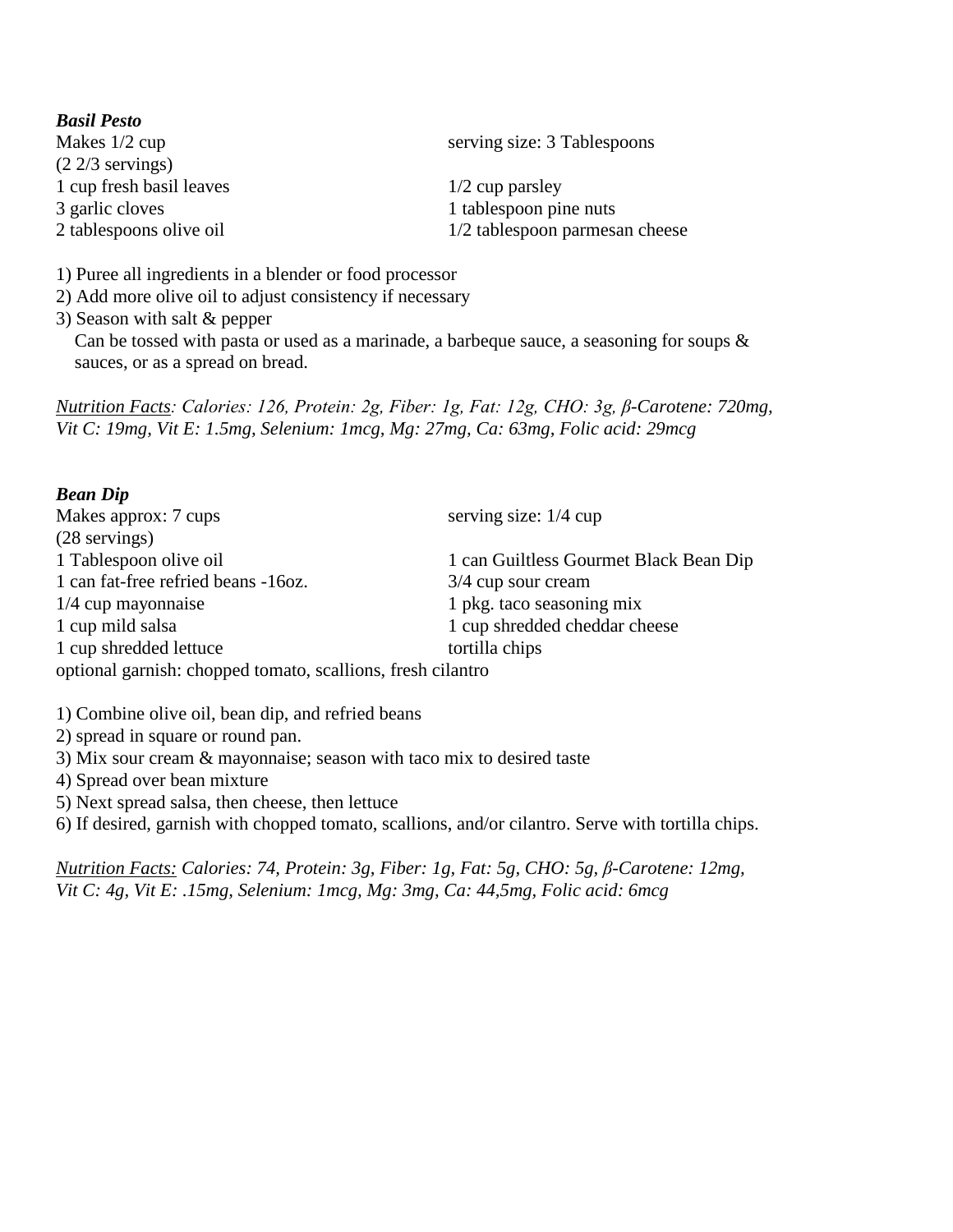| <b>Granola</b>            |                         |  |
|---------------------------|-------------------------|--|
| Makes $\sim$ 12 cups      | serving size: $1/4$ cup |  |
| (48 servings)             |                         |  |
| 4 cups rolled oats        | 1 cup wheat germ        |  |
| 1 cup sesame seeds        | 1 cup sunflower seeds   |  |
| $11/2$ cups almonds       | 3/4 cup powdered milk   |  |
| 1 cup olive or canola oil | $1/3$ cup honey         |  |
| $11/2$ cups raisins       | 1 cup chopped dates     |  |
|                           |                         |  |

1) Spray or lightly grease 1 or 2 shallow cake pans.

2) Mix oats, wheat germ, seeds, almonds, powdered milk

3) Mix oil & honey together and pour over mixture and bake at  $325^{\circ}$  for 15-20 minutes 4) Add the dried fruit about 5 minutes before the granola is done cooking. Stir once or twice during cooking for uniform doneness

*Nutrition Facts: Calories: 170, Protein: 4.5g, Fiber: 3g, Fat: 10.5g, CHO: 16g, β-Carotene: 2mg, Vit C: .5mcg, Vit E: 4mg, Selenium: 6.5mg, Mg: 43mg, Ca: 67mg, Folic acid: 23mcg*

## *Pumpkin Bars*

Makes 20 bars serving size: 1/2 bar (40 servings) 4 eggs 1 large (29-oz) can pumpkin 1 1/2 cups sugar 1 teaspoon salt 1 teaspoon cinnamon 1 teaspoon ginger  $1/2$  teaspoon cloves  $1 \text{ can } (12 \text{ fl oz})$  evaporated milk 1 package yellow cake mix 1 cup walnuts chopped 1 cup Smart Balance margarine

1) Preheat oven to  $325^\circ$ 

2) Beat eggs slightly. Add pumpkin, sugar, seasonings, and evaporated milk and mix well

3) Pour into greased 9 x 13-inch pan

4) Sprinkle with dry cake mix and nuts. Melt margarine and drizzle over mixture

5) Bake 1 1/2 hours until pumpkin mixture is set and topping is golden.

6) Cool and cut into 20 squares

*Nutrition Facts: Calories: 166, Protein: 3g, Fiber: 1g, Fat: 8g, CHO: 21g, β-Carotene: 2683mg Vit C: 1mg, Vit E: 1mg, Selenium: 3mcg, Mg: 15mg, Ca: 52mg, Folic acid: 9mcg*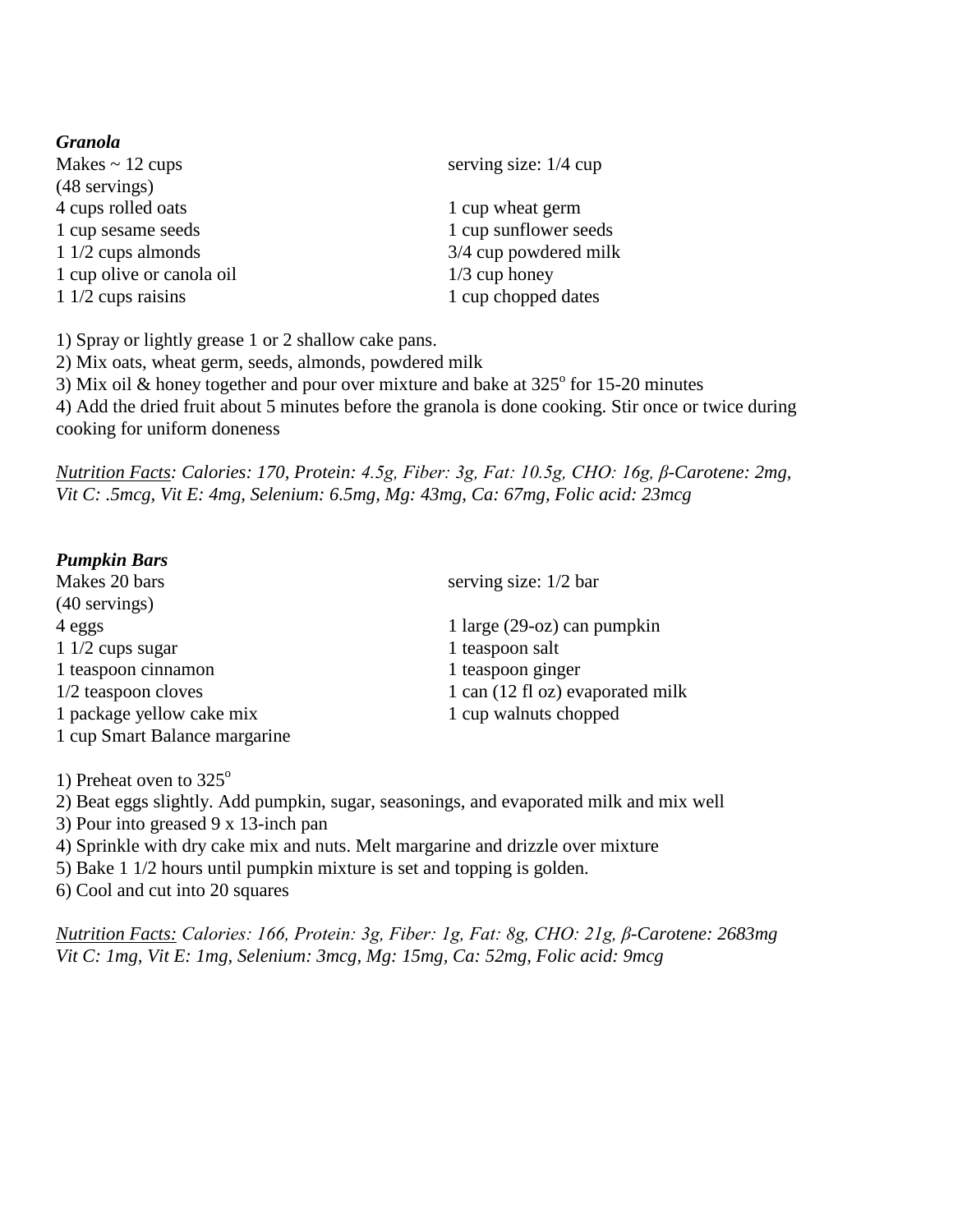### *Indian Pudding*

Makes 4 cups serving size: 1/4 cup (16 servings) 2 tablespoons canola oil 1 cup molasses 1/2 teaspoon ginger 2 eggs, well beaten 1 cup evaporated milk

1) Preheat oven to  $350^\circ$ 

4 cups whole milk 5 tables 5 tables 5 tables whole milk 1 teaspoon salt 3/4 teaspoon cinnamon

- 2) Heat milk in the top of a double boiler almost to boiling. Remove from heat and allow to cool for 5 minutes
- 3) Add corn meal slowly, stirring constantly. Cook over medium heat, stirring constantly, for 15 minutes, then add the oil, molasses, seasonings, and beaten eggs
- 4) Turn into shallow buttered baking dish and bake for one hour
- 5) After the first 15 minutes of baking, pour evaporated milk over the mixture, but do not stir in. Bake remaining 45 minutes. Remove from oven and cool.

**Tips**: Serve with vanilla ice cream, vanilla frozen yogurt, or whipped topping

*Nutrition Facts: Calories: 145, Protein: 4g, Fiber: .25g, Fat: 5.5g, CHO: 20.5g, β-Carotene: .2mg, Vit C: .6mg, Vit E: .5mg, Selenium: 16mcg, Mg: 62mg, Ca: 159mg, Folic acid: 6.5mcg*

| <b>Super Pudding</b>     |                                                               |
|--------------------------|---------------------------------------------------------------|
| Makes 3 cups             | serving size: $1/2$ cup                                       |
| $(6$ servings)           |                                                               |
| 2 cups whole milk        | 3/4 cup dry milk powder                                       |
| 2 tablespoons canola oil | 1 package $(4 \frac{1}{2}$ oz) instant pudding (your favorite |
|                          | flavor)                                                       |

1) Stir together milk, ,ilk powder, and oil 2) Add instant pudding and mix well 3) Pour into dishes and refrigerate

*Tips:* Serve with vanilla ice cream or vanilla frozen yogurt

*Nutrition Facts: Calories: 143, Protein: 6g, Fiber: .2g, CHO: 12g, β-Carotene: 0mg, Vit C: 1.5mg, Vit E: 1mg, Selenium: 4mcg, Mg: 24.5mg, Ca: 222mg, Folic acid: 9mcg*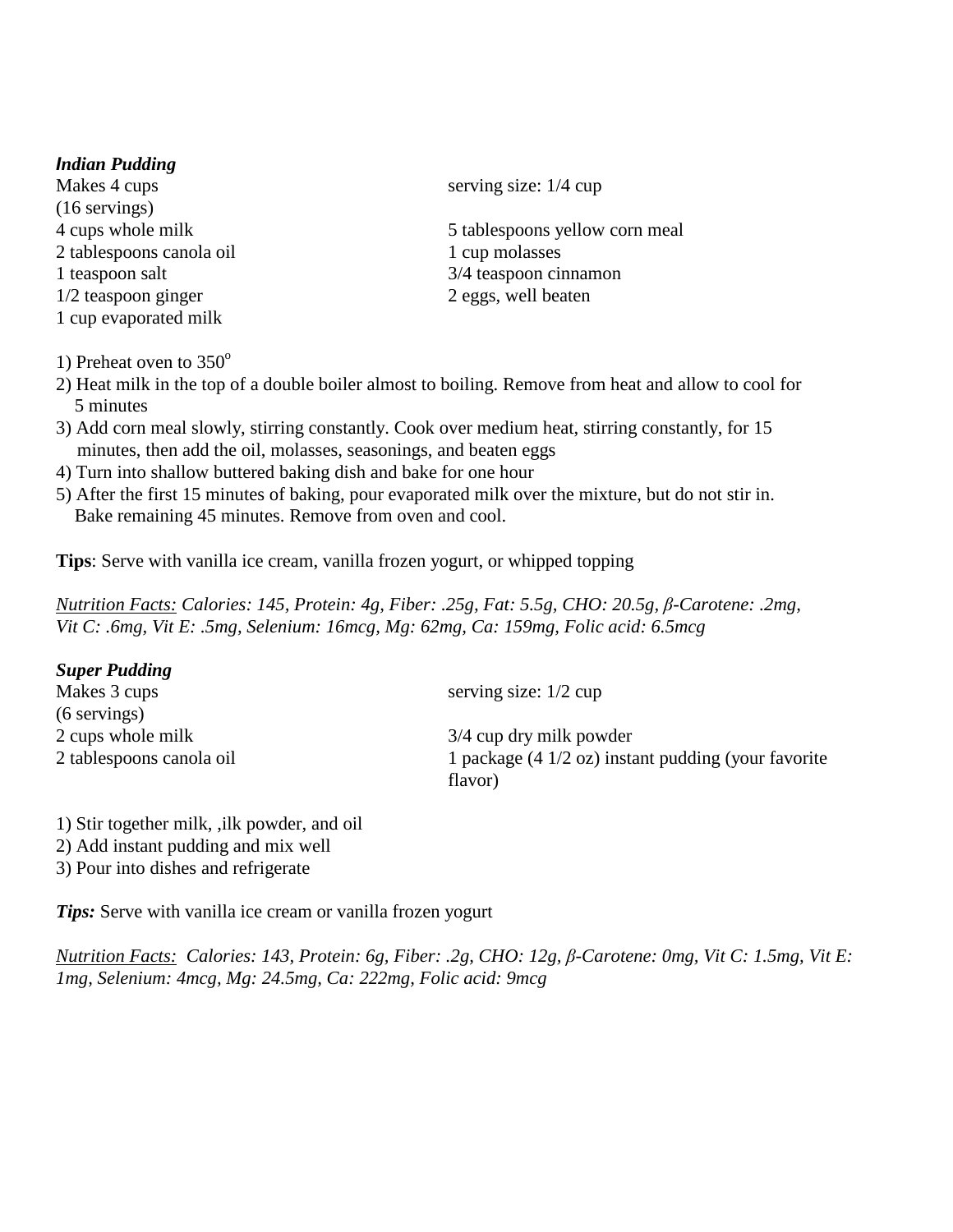### *MILK SHAKES*

Makes: 1 beverage *Orange Julius Orange Kooler*<br>
1/2 cup orange juice 1/3 cup orange julies 1/2 cup orange juice<br>
1/2 cup whole milk<br>
1/2 cup whole milk<br>
3/4 cup powdered milk 1/2 cup whole milk<br>1/2 cup vanilla ice cream<br>1 cup ice water (or who  $1/4$  cup pasteurized liquid egg 1 teaspoon vanilla extract<br>Nutrition Facts: Cals: 330, Pro: 15g, *Sel: 7mcg, Mg:45mg, Ca:277mg, Fol:56mcg Fol: 184mcg*

1/4 cup crushed pineapple, drained 1/2 cup whole milk 1/2 cup whole milk 3 tablespoons smooth peanut butter 1/2 cup vanilla ice cream 3 tablespoons chocolate syrup 1/2 cup pear nectar  $\frac{1}{2}$  cup vanilla ice cream<br> *Nutrition Facts: Cals: 302, Pro: 6.7g, Fiber: 1g Mutrition Facts: Cals:615 Ca: 245mg, Fol: 14mcg*

1 cup ice water (or whole milk)  $1/2$  cup vanilla ice cream

*Nutrition Facts: Cals: 330, Pro: 15g, Nutrition Facts: Cals: 758, Pro: 30g, Fiber: .75g Fiber: .25g, Fat: 14g, CHO: 35g,*<br> *Fat: 33g, CHO: .88g, β*-Carotene: 49mg, Vit C:138mg<br>
β-Carotene: 46mg, Vit C:63,5mg, Vit E: .5mg<br> *Vit E: 1mg, Sel: 15mcg, Mg: 122g, Ca: 990mg, <i>Vit E: 1mg, Sel: 15mcg, Mg: 122g, Ca: 990mg,* 

## *Pineapple Soda Peanut Butter Drink*

*Nutrition Facts: Cals: 302, Pro: 6.7g, Fiber:1g Nutrition Facts: Cals:615, Pro: 20g, Fiber: 4g, Fat:36g Fat: 11.5g, CHO:46g, β-Carotene: 8mg, CHO: 64g, β-Carotene: 0mg, Vit C:2mg, Vit E:5mg, Vit E: 5mg, Sel: 6.5mg, Mg:40mg Sel:11,cg, Mg:138mg, Ca:256mg, Fol: 47mcg <i>Vit E: .3mg, Sel: 6.5mg, Mg:40mg Sel:11,cg, Mg:138mg, Vit C:8mg, Vit E: .3mg, Sel: 6.5mg, Mg:40mg Sel:11,cg, Mg:138mg, Ca:256mg, Fol: 47mcg*

1) Place all ingredients in blender and blend well

2) Pour into tall, frosted glasses

3) Use your favorite garnish: maraschino cherry, sprig of mint, or whipping cream

### *NOGS*

Makes: 1 beverage

*Eggnog Yogurt Nog*<br>  $1/2$  cup whole milk  $1/3$  cup yogur 1 teaspoon vanilla extract<br>Dash of nutmeg 1 tablespoon sugar 1/3 banana

*Mg: 29mg, Ca: 213mg, Fol: 25mcg*

1/2 cup whole milk 1/2 cup whole milk 1/3 cup yogurt (your favorite flavor)<br>1/2 cup pasteurized liquid egg 3 tables 3 tables of 2 3 tablespoons pasteurized liquid egg  $1/3$  cup orange juice 3 tablespoons powdered milk 2 teaspoons honey *Nutrition Facts: Cals: 461, Pro:22g, Fib: .3g Nutrition Facts: Cals: 305, Pro: 16g, Fiber: 1g, Fat: 8g Fat:8.5g, CHO:20g, β-Carotene: .4mg, CHO: 44g, β-Carotene: 46mg, Vit C: 43.5mg, Vit E: .7mg Vit C: 1mg, Vit E: .75mg, Sel: 2mcg, Sel: 4mcg, Mg: 54mg, Ca: 408mg, Fol: 48mcg*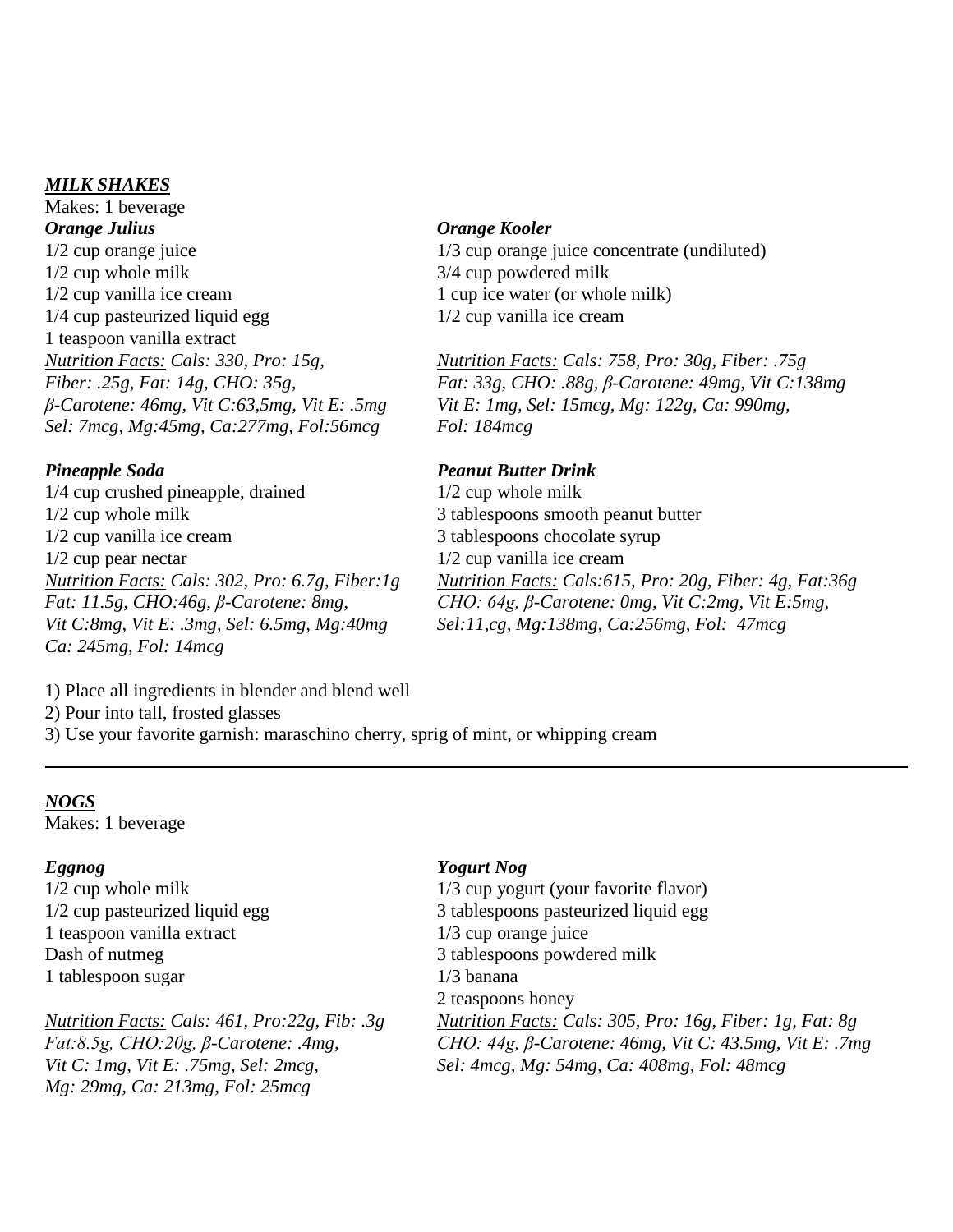$3/4$  cup whole milk  $1$  cup whole milk 3 tablespoons powdered milk 3 tablespoons powdered milk 3 tablespoons pasteurized liquid egg 1/2 cup pasteurized liquid egg 3/4 cup strawberry ice cream 1 tablespoon granulated sugar

*Vit E: 1mg, Sel: 6.5mcg, Mg:63mg, Ca: 580mg Sel: 2mcg, Mg:17mg, Ca:226mg, Fol: 6mcg Fol: 37mcg.*

1) Place all ingredients in blender and blend well

2) Pour into tall, frosted glasses

3) Use your favorite garnish: maraschino cherry, sprig of mint, whipping cream, or dash of nutmeg

# *SHERBET SHAKES*

1/2 cup apricot nectar 1/2 cup orange juice 1/2 cup cranberry juice 4 apricot halves, chopped 1/2 cup orange sherbet 1/2 cup lemon sherbet  $1/2$  cup raspberry sherbet  $1/2$  banana  $1/2$  banana *Cals: 314 Pro: 2g Fiber 3g Cals: 247 Pro: 2.5g, Fiber: 2g Cals:263 Pro: 2g Fiber: 2g Fat: 2g CHO: 76g β-Carot: 1934mg, Fat: 2.5g CHO: 57g β-Carot:74mg Fat: 2.5g CHO: 62g β-Carot: 31 mg Vit C: 9mg, Vit E: 1mg, Sel: 3mcg Vit C; 72 mg Vit E: .3mg Sel: 3 mcg Vit C: 54 mg, Vit E: .2 mg Sel: 3 mcg Mg: 23 mg Ca: 74mg Fol: 8mcg Mg: 39mg, Ca: 71mg, Fol: 53mcg Mg: 28mg, Ca: 61mg, Fol: 15mcg*

*Cals: 235, PRO: 2.5g, Fiber: 3g Cals: 268 Pro: 2g, Fiber: 2g Fat: 2.5g CHO: 54g, β-Carot: 584mg Fat: 2g CHO: 64.5g β-Carot:51mg Fat: 2g CHO: 65g β-Carot:50mg Vit C: 96mg Vit E: .4mg Sel: 3mcg Vit C: 25mg Vit E: .3mg Sel: 3.5mcg Vit C: 96mg VitE: .2mg Sel: 3mcg Mg: 33mg Ca: 81mg Fol: 61mcg Mg: 39mg Ca: 84mg Fol: 14mcg Mg: 37mg Ca: 83mg Fol: 62mcg*

## *Pineapple Berry Freeze*

Cals: 292 Pro: 5g Fiber: 2g whipping cream Fat: 6g CHO: 58.5g β-Carot: 9mg Vit C: 19mg Vit E: .25mg Sel: 5mcg Mg: 33.5mg Ca: 181mg Fol: 18mcg

## *Orange Shake Pineapple Lemon Shake Sunshine Sipper*

1/2 cup orange juice 1/2 cup pineapple juice 1/4 cup grapefruit juice  $1/2$  cup mandarin orange  $1/2$  cup lemon sherbet  $1/4$  cup pineapple juice sections, drained 2 pineapple slices, chopped,  $\frac{1}{2}$  cup orange juice 1/2 cup orange sherbet drained 1/2 tablespoon sugar

1/3 cup grape juice 1/3 cup whole milk 1/2 cup whole milk 1/3 cup whole milk 3/4 cup raspberry sherbet 1/2 banana 1/2 banana 6 to 8 strawberries 6 strawberries

### *Apricot Raspberry Shake Banana Orange Shake Cranberry Lemon Shake*

 $1/2$  cup lime sherbet<br>Cals: 280 Pro: 2.5g Fiber: 1g

### *Banana Grape Shake Berry Freeze Strawberry Banana Shake*

1/2 cup lemon sherbet *Cals: 298 Pro: 5g Fiber: 4g* 3/4 cup lemon sherbet *Cals: 298 Pro: 5g Fiber: 4g Cals: 356 Pro: 7g Fib: 4g Fat: 6g CHO:59g β-Carot:23mg Fat: 7.5mg CHO: 70g β-Carot:40mg Vit C: 89mg Vit E: .4mg Sel: 6mcg Vit C: 54mg Vit E: .5mg Sel: 6mcg Mg: 37mg Ca: 196mg Fol: 35mcg Mg: 52.5mg Ca: 239mg Fol: 36 mcg*

- 1/3 cup whole milk 1. Place all ingredients in blender and blend well
- 1/2 cup fresh pineapple 2. Pour into tall, frosted glass
- 3/4 cup raspberry sherbet 3. Use your favorite garnish: maraschino cherry, sprig of mint, or

# *Strawberry Nog High-Protein Nog*

1 teaspoon vanilla extract Dash of nutmeg *Nutrition Facts: Cals: 461, Pro: 22g, Fiber: .3g Nutrition Facts: Cals: 315, Pro: 22g, Fiber: 0, Fat: 10.5g Fat: 22g, CHO: 45g, β-Carotene: 0, Vit C:11mg CHO: 21g, β-Carotene: 0, Vit C: 1mg, Vit E: .7mg,*